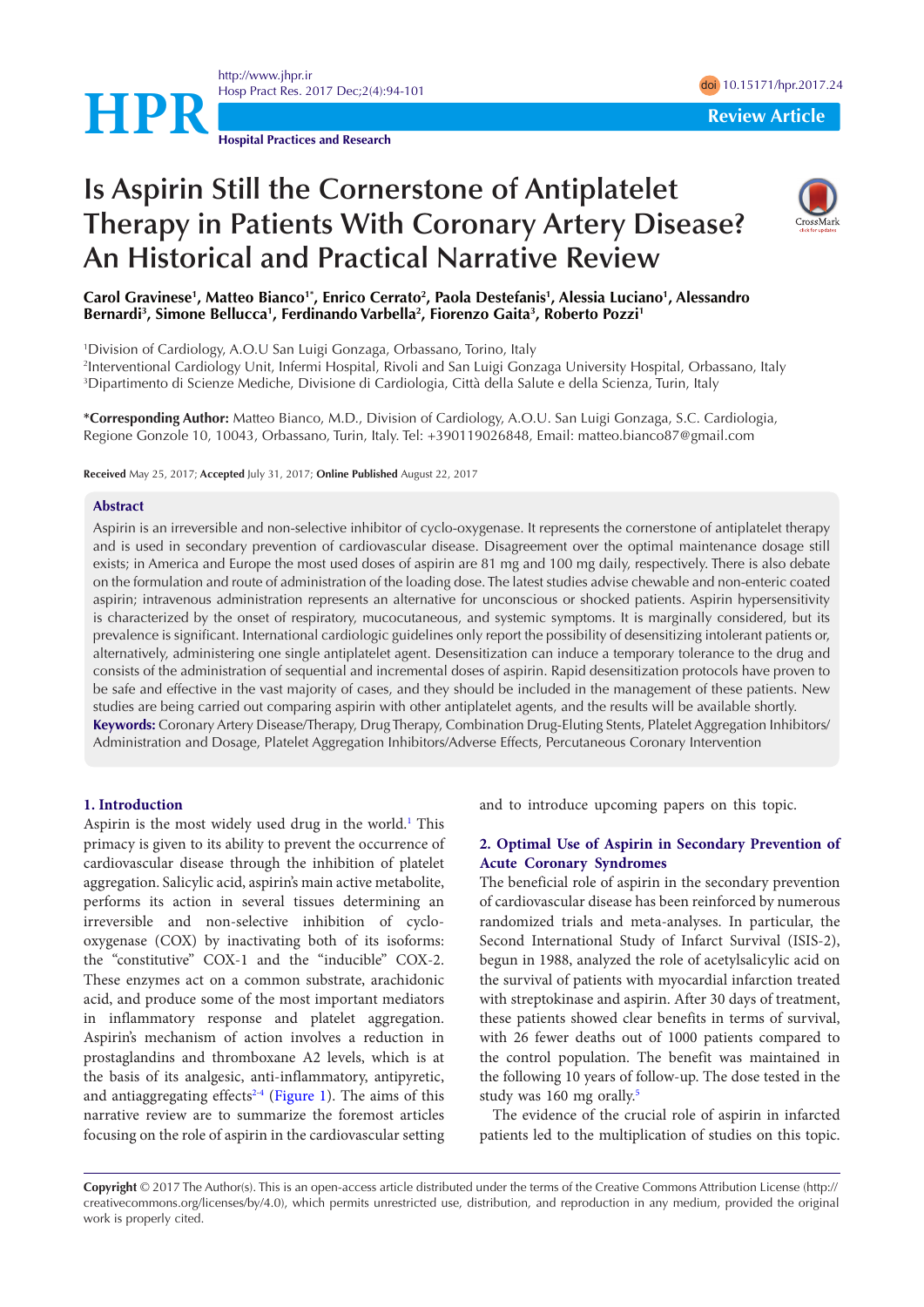<span id="page-1-0"></span>

**Figure 1.** Aspirin Mechanism of Action.

TxA2: thromboxane A2. PG: prostaglandin. LT: leukotriene. 5-hydroperoxyeicosatetraenoic acid. FLAP: 5-lipoxygenase activating protein. 5-LO: 5-lipoxygenase.

An important focus was to identify the optimal dose of this drug. The study entitled "Double-dose versus standard-dose clopidogrel and high-dose versus low-dose aspirin in individuals undergoing percutaneous coronary intervention for acute coronary syndromes" (CURRENT-OASIS 7) compared the efficacy and safety of 75-100 mg vs 300-325 mg of aspirin daily on 17 000 patients undergoing coronary angioplasty. This study was the first to prove that low doses of aspirin overlapped high doses in death and cardiovascular events prevention and had a superior safety profile due to a lower incidence of haemorrhagic events.<sup>[6](#page-6-4)</sup> The lacking relationship between incidence of thrombotic events and different dosages of aspirin was later confirmed by a vast meta-analysis, the Antithombotic Trialists' Collaboration, which was carried out on more than 60 trials in patients taking aspirin in secondary prevention. It was shown that the "medium dose" aspirin (75-325 mg/d) had a similar effect compared to higher doses of aspirin and there was no difference between the two dosages in preventing cardiovascular events.<sup>[7](#page-6-5)</sup>

The following studies investigated with pharmacodynamic approach the optimal and minimal dose assuring the best compromise between COX-1 inhibition and fewer incidences of events. In patients with prior acute coronary syndrome (ACS), the optimal dose to prevent new events was 160 mg; the number of haemorrhagic events (including fatal ones) at this dosage was comparable to those caused by [8](#page-6-6)0 mg daily. $8.9$  $8.9$ 

Given all these findings, the optimal dosage of aspirin has not yet been clearly identified, even if a range of doses within which the efficacy and safety of aspirin was tested is known. The absence of an optimal dose explains the subtle differences between recommendations of European and American cardiologic societies.

As a matter of fact, 2014 ESC/EACTS Guidelines on myocardial revascularisation recommend 75-100 mg of aspirin daily as a maintenance dose in long-term secondary prevention.<sup>[10](#page-6-8)</sup> 2011 AHA/ACC Guidelines for percutaneous coronary intervention advise a maintenance dose between 81 and 325 mg daily "indefinitely", while highlighting that the results of the CURRENT-OASIS 7 study mainly support the first dosage.<sup>[11](#page-6-9)</sup>

The research of the optimal maintenance dose in ACS patients is still an unmet issue.<sup>[12](#page-6-10)</sup> Nevertheless, on the basis of the latest observational and randomized clinical trials in interventional cardiology, the dosages of 100 mg and 81 mg are currently the most adopted and accepted ones in Europe and America, respectively.<sup>[13](#page-6-11)[-17](#page-6-12)</sup>

## **3. Formulation and Route of Administration of the Loading Dose**

Patients who need coronary angioplasty or suffer from ACS must be given, if not already under treatment, an aspirin loading dose as soon as possible.<sup>[10](#page-6-8),[11](#page-6-9)</sup> Unfortunately, after more than 30 years of using acetylsalicylic acid in clinical practice, there still is no agreement on the optimal route of administration nor on the ideal formulation in this particular contest.

ESC guidelines on STEMI (ST-segment elevation myocardial infarction), NSTEMI (Non–ST-segment elevation myocardial infarction), and myocardial revascularization recommend 150-300 mg orally as a loading dose or 80-150 mg intravenously without specifying the formulation or route of administration.<sup>[10](#page-6-8)</sup> This is an important difference compared to the AHA/ ACC guidelines, which clearly specify the indications of "chewable" and "non-enteric coated" aspirin.<sup>[11](#page-6-9)</sup>

Enteric-coated aspirin must initially be avoided because of a patient's reduced and delayed drug absorption, a condition known as aspirin pseudoresistance.<sup>18</sup> The rationale for this formulation is to retard the release of active ingredients until their arrival in the small bowel, with a consequent reduction in gastric damage. However, there is scant evidence of a net benefit in terms of gastric safety between coated and conventional formulations, and it seems that the damage is only shifted to the small intestine[.19](#page-6-14) Grosser et al compared immediate release and enteric coated formulations of aspirin in 400 healthy volunteers.[18](#page-6-13) The study included people with a poor reaction to aspirin treatment, assessing it by serum TxB2 formation, an indicator of the ability of platelets to form COX-1-dependent TxA2–platelet aggregation ex vivo, and the urinary excretion of the thromboxane metabolite 11-dehydro TxB2 (TxM), an indicator of concrete thromboxane biosynthesis. Pseudoresistance was not assessable after the use of immediate release formulations, but was assessable after enteric coated ones and seemed more common after the latter when measurements were done 4 hours rather than 8 hours after dosing. Reinforcing the idea that pseudoresistance was widely ascribable to mutable aspirin exposure in individuals receiving enteric coated drug, there was a correction of phenotype in 101 of 108 patients.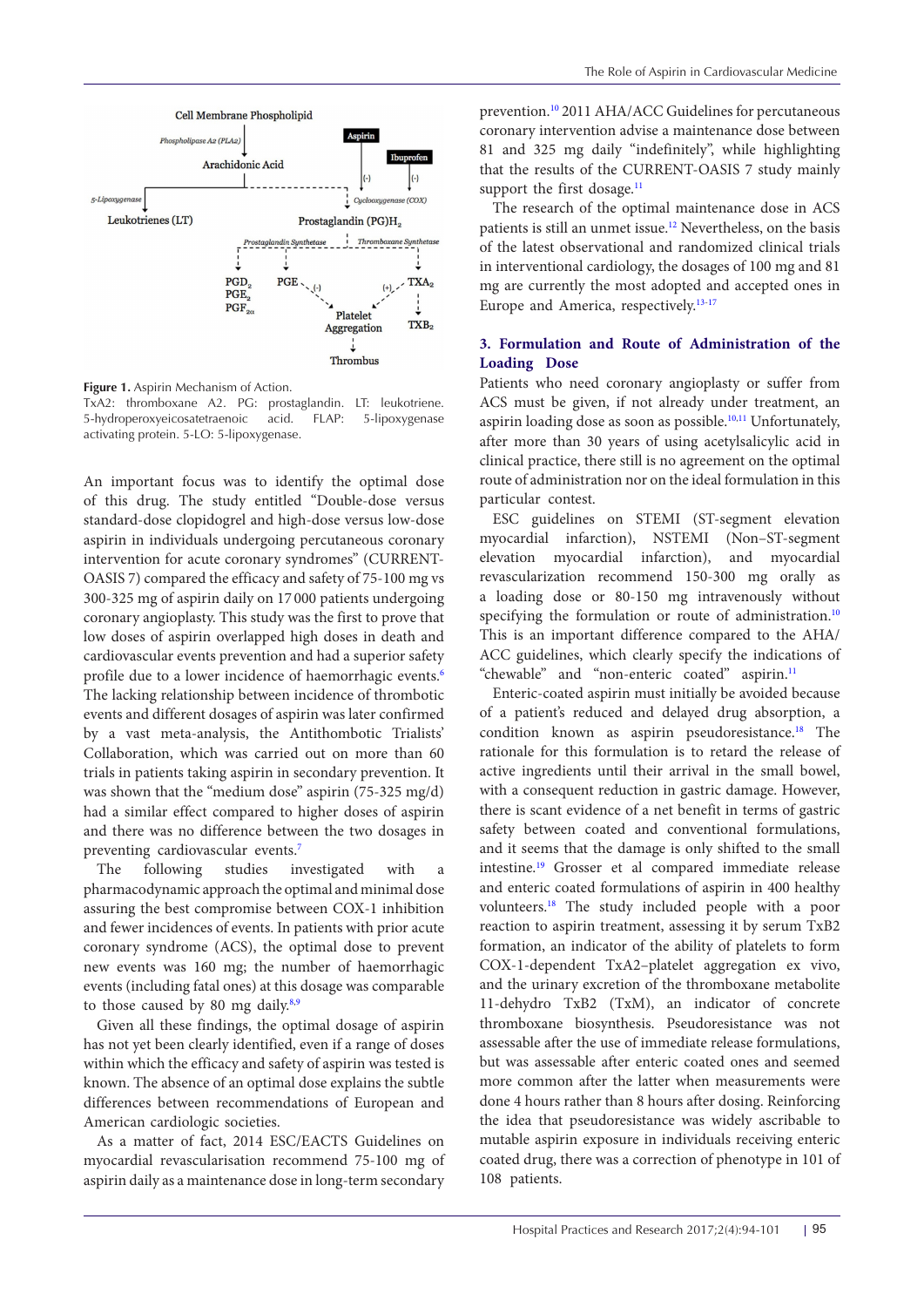Today, few studies compare the differences in plasmatic concentration and platelet inhibition after various loading sources, and no study has yet investigated the prognostic impact of different formulations.

ISIS-2 considered fragmented or chewable formulations with a loading dose of 160 mg; AHA/ACC recommendations are based on these results.<sup>5</sup>

Two recent studies investigated the pharmacokinetics of chewable aspirin. Hobl et al examined the effects on healthy volunteers of various concentrations of acetylsalicylic acid and its metabolites and platelet inhibition levels after 162 mg of chewable aspirin followed by 250 mL of water. Results showed that absorption was rapid and the maximum plasmatic concentration (Tmax) was reached in 30 minutes. Inhibition of platelet aggregation, measured with impedance aggregometry, was similar to that of acetylsalicylic acid (and its metabolite salicylic acid) concentration: 90% of platelets was inactivated after 30 minutes.<sup>[20](#page-6-15)</sup>

Nordt et al compared 3 different aspirin formulations on healthy volunteers: (1) solid aspirin tablet swallowed whole; (2) solid aspirin tablet chewed then swallowed; and (3) chewable aspirin formulation chewed and swallowed. Serum salicylate measurements were obtained over a 180-minute period. Results demonstrated that the fastest absorption rate was obtained with the chewable aspirin formulation, since initial serum salicylate concentrations were seen at different time points: 76 (solid aspirin tablet swallowed whole), 37 (solid aspirin tablet chewed then swallowed) and 21 (chewable aspirin formulation chewed and swallowed) minutes; moreover, the chewable formulation absorption was more complete than the other formulations at 180 minutes.<sup>[21](#page-6-16)</sup> These results indicate that in treating ACS, it may be advisable to use a chewable aspirin formulation rather than solid tablet aspirin either chewed or swallowed; however, this strategy needs validation with randomized trials not only on healthy patients, but also on ACS patients.

The intravenous route represents an alternative that ESC guidelines particularly recommend in unconscious patients or in patients who have difficulty taking the drug orally. Acetylsalicylic acid is not soluble in water and therefore is not administrable intravenously. To solve this problem, it is possible to use lysine acetylsalicylate, which is rapidly metabolized into acetylsalicylic acid in the stomach. Lysine acetylsalicylate is a drug commonly used in the cardiology setting, but there are no trials attesting to its efficacy and safety. The ECCLIPSE, a randomized cross-over trial, is the only work to test lysine acetylsalicylate in healthy volunteers. It compared a loading dose of 325 mg of aspirin orally with a dose of 425 mg of lysine acetylsalicylate intravenously, both associated with a loading dose of prasugrel. Inhibition of platelet aggregation was evaluated with aggregometry and found to be significantly superior in patients treated with lysine acetylsalicylate after only 30 minutes (85.3% ± 7.2% versus 44.3% ± 32.6%, *P*=0.003). This difference was maintained and later progressively reduced until the twelfth hour after administration.<sup>[22](#page-6-17)</sup>

In conclusion, further investigations are needed to identify the ideal formulation and administration route of aspirin in patients with ACS. The available data shows that a faster inhibition of platelet activity can be obtained through simple measures, such as chewing the loading dose or administering it intravenously. The latter, assuring a faster and more complete platelet inhibition, should be the first choice in unconscious patients, cases of shock, and recurrent emesis.

## **4. Management of Aspirin-Intolerant Patients**

Aspirin is the second drug (after penicillin) that most frequently causes intolerance reactions.<sup>23</sup> The fact that it is also the most prescribed drug in the world makes hypersensitivity to this drug a crucial topic, and the problem is additionally emphasized if these patients suffer from ACS. This observation comes from the fact that hypersensitivity precludes the possibility to benefit from a life-saving drug whose critical role was described in the previous chapters.

Unfortunately, international guidelines marginally deal with aspirin hypersensitivity management and only report the possibility to desensitize intolerant patients or, alternatively, administer one single antiplatelet agent.<sup>[10](#page-6-8),[11](#page-6-9)</sup>

The National Institute for Clinical Excellence (NICE) in the United Kingdom has defined aspirin intolerance as "either a proven hypersensitivity to aspirin or a history of severe indigestion caused by low-dose aspirin.["24](#page-6-19)

Aspirin intolerance has a variable prevalence depending on the population in study. It ranges between 0.2% in patients with chronic urticaria exacerbated by acetylsalicylic acid and 10% in people with allergic asthma. Although the exact prevalence is not definable, a recent survey on this topic showed aspirin hypersensitivity involves less than 5% of patients undergoing PCI. This data has been confirmed by many observational studies, which have revealed a prevalence between 2.6% and 3.1%.<sup>25</sup>

The mechanism underlying aspirin hypersensitivity reactions can be either immunological or pharmacological; however, some patients could have both reactions. Allergic/immunological reactions are due to a specific immunologlobulin E (IgE) produced against the drug, whereas pharmacological reactions are mediated by inhibition of the COX-1 pathway.<sup>26</sup> This represents the way to differentiate between anaphylactic and anaphylactoid reactions.[27](#page-6-22) The former is IgE mediated, while the latter is not (although it may be similar to anaphylactic symptoms). In addition, it may happen in the same patient that aspirin could trigger an immunological reaction at one time and a pharmacological reaction at another.<sup>28</sup>

Regarding the pharmacological reaction, aspirin hypersensitivity is probably due to an imbalance in arachidonic acid depletion induced by a sudden inhibition of COX in tissues. This inactivation leads to the loss of production of several cytokines, such as prostaglandin E2 (PGE2), which is an important mediator of inflammatory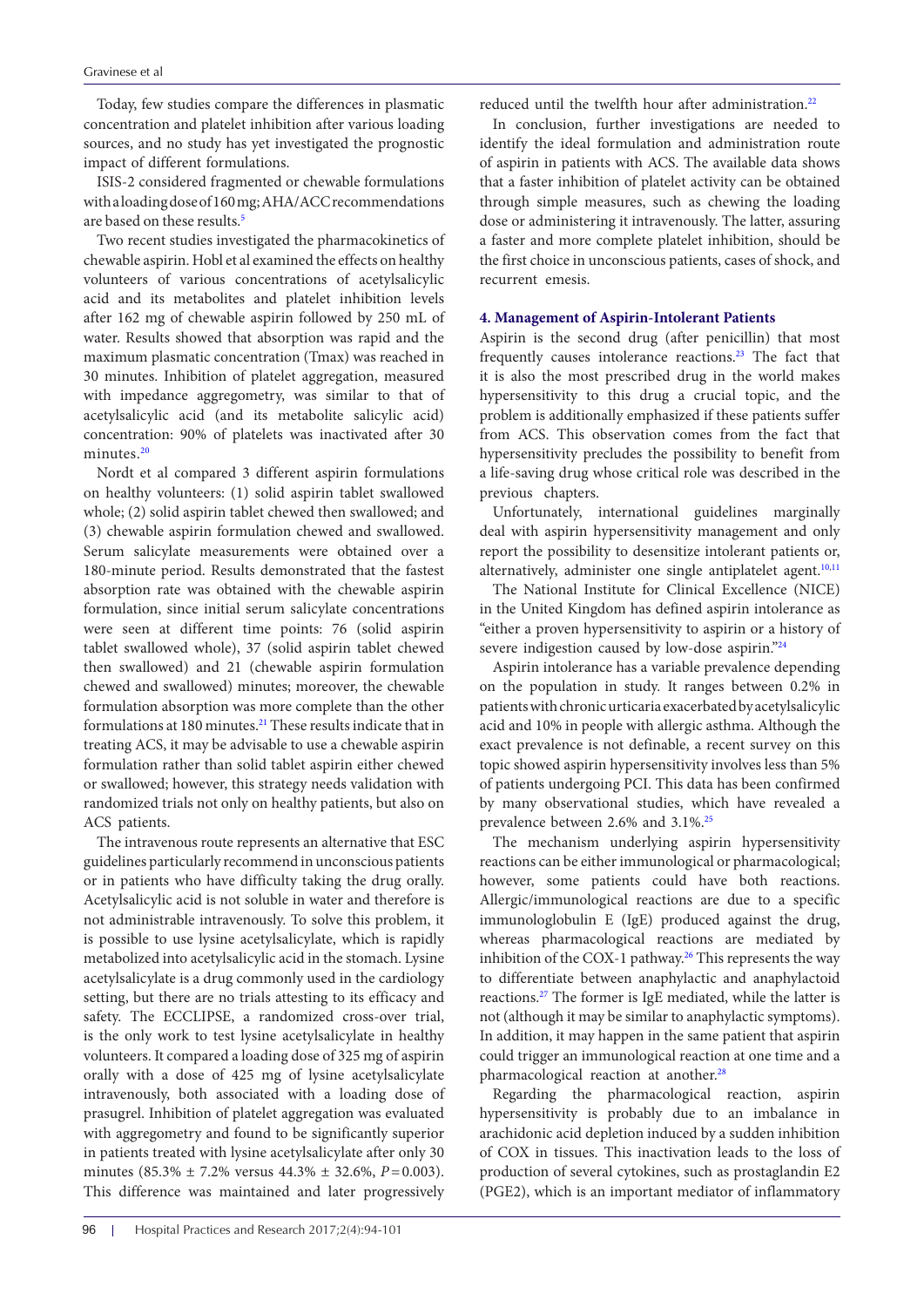response through inhibition of mastocyte degranulation and lypo-oxygenase, an enzyme responsible for leukotrienes production. The lacking PGE2 production determines in particular patients a loss of regulation of inflammatory response and the onset of a clinical picture that resemble an allergic reaction. This scenario can have different degrees of severity and is characterized by respiratory (allergic rhinitis and asthma), cutaneous (urticaria and angioedema), and, more rarely, anaphylactoid (glottis edema) reactions. Patients with gastrointestinal problems, epistasis, or minor bleeding related to aspirin administration must not be considered intolerant patients as these symptoms are the most common adverse effects of the drug.<sup>[29](#page-6-24)</sup>

The classification of Gollapudi et al includes 5 different types of aspirin intolerance reactions.<sup>30</sup> Types 1, 2, 3 are COX mediated and characterized by the presence of cross-reactivity with other NSAIDs. Type 2 is frequent in patients with chronic urticaria and is the most difficult one to desensitize; people with this intolerance are frequently excluded from desensitization protocols. However, recent data has shown that a dose-dependent effect of aspirin and tolerance to low doses of acetylsalicylic acid sufficient to achieve an antiaggregating effect can be obtained in these patients too. Types 4 and 5 are IgE mediated and do not have cross-reactivity with other nonsteroidal anti-inflammatory drugs (NSAIDs); some studies have reported the possibility of desensitizing these patients, although, because of the severity of hypersensitivity reactions (i.e. Stevens-Johnson syndrome and Lyell syndrome), the management should be very cautious along with the clinical support of an allergist ([Table 1](#page-3-0)).

The optimal treatment for patients with aspirin hypersensitivity remains a challenge for the cardiologist. As stated before, guidelines do not provide clear recommendations for the management of aspirin intolerance despite numerous reports suggesting that rapid desensitization protocols are safe and effective. In addition, alternative strategies, such as an antiplatelet monotherapy with clopidogrel or the introduction of other drugs (e.g.,

<span id="page-3-0"></span>Table 1. Classification of Aspirin Intolerance Reactions<sup>[30](#page-6-25)</sup>

indobufene), were proven to be respectively ineffective or tested on a number of patients too limited to represent a valid approach of evidence-based medicine.<sup>31</sup>

Desensitization for drug allergy has been defined as "the induction of temporary clinical unresponsiveness to drug antigens,["26](#page-6-21) or alternatively, "the elimination of pharmacological and immunological reactions by slowly increasing exposure to the drug.["28](#page-6-23)

The mechanism for aspirin desensitization is not yet completely understood, but it is believed that small incremental dosages downregulate cystienyl leukotriene receptors and reduce leukotriene production and histamine and tryptase release from mast cells.<sup>26,[30-](#page-6-25)[32](#page-7-1)</sup>

The mechanism underlying desensitization in individuals with IgE-mediated reactions is still unclear, but it is believed to be similar to penicillin desensitization, because there is also here the sporadic occurrence of IgE antibodies and the necessity of a previous contact.<sup>[30](#page-6-25)</sup> Moreover, a continuous NSAID exposure results in the saturation of anti-NSAID IgE antibody sites on basophils and mast cells.<sup>33</sup> Additionally, there is a reduced activation of basophils and mast cells because of IgE cross-linking. Finally, sustained treatment with NSAID determines a continuing reduction of intracellular mediators, such as histamine.

Aspirin desensitization was initially used by pulmonologists to treat asthma induced by NSAIDs. Protocols consisted of sequential incremental doses until tolerance was achieved. In a cardiology setting, the main limits of these protocols are their long duration (generally 4-5 days) and the need to confirm the diagnosis with an aspirin challenge in order to verify the presence of intolerance reactions.

The need to obtain a rapid inhibition of platelet activity and the impossibility of exposing potentially unstable patients to the risk of hypersensitivity reactions administering a testing dose of aspirin led to the elaboration of rapid desensitization protocols. Since 2000, several protocols have been proposed, and they are synthetized

| Type of<br>Intolerance | <b>Clinical Characteristics</b>                               | <b>Cross Reactivity With</b><br><b>Other COX-1 Inhibitors</b> | Possibility of<br><b>Desensitization</b> | <b>Additional Characteristics</b>                                               |
|------------------------|---------------------------------------------------------------|---------------------------------------------------------------|------------------------------------------|---------------------------------------------------------------------------------|
| Type 1                 | Chronic sinusitis and/or nasal<br>polyposis and asthma        | Yes                                                           | Yes                                      | Easily obtainable desensitization even<br>at high dosages (500 mg)              |
| Type 2                 | Chronic spontaneous urticarial                                | Yes                                                           | <b>Difficult</b>                         | Desensitization obtainable only at low<br>doses $\left($ < 100 mg)              |
| Type 3                 | Urticaria, angioedema                                         | <b>Yes</b>                                                    | Yes                                      | Usable in cases of intolerance to an<br>NSAID that is not ASA                   |
| Type 4                 | Pseudoallergic reaction to a<br>specific NSAID                | No                                                            | No.                                      | Usable in cases of intolerance to an<br>NSAID that is not ASA                   |
| Type 5                 | Fixed erythema, aseptic<br>meningitis, interstitial nephritis | N <sub>0</sub>                                                | No                                       | Steven-Johnson Syndrome, Lyell<br>Syndrome. Absolute contraindication<br>to ASA |

Abbreviations: NSAID, non-steroidal anti-inflammatory drug; ASA, acetylsalicylic acid.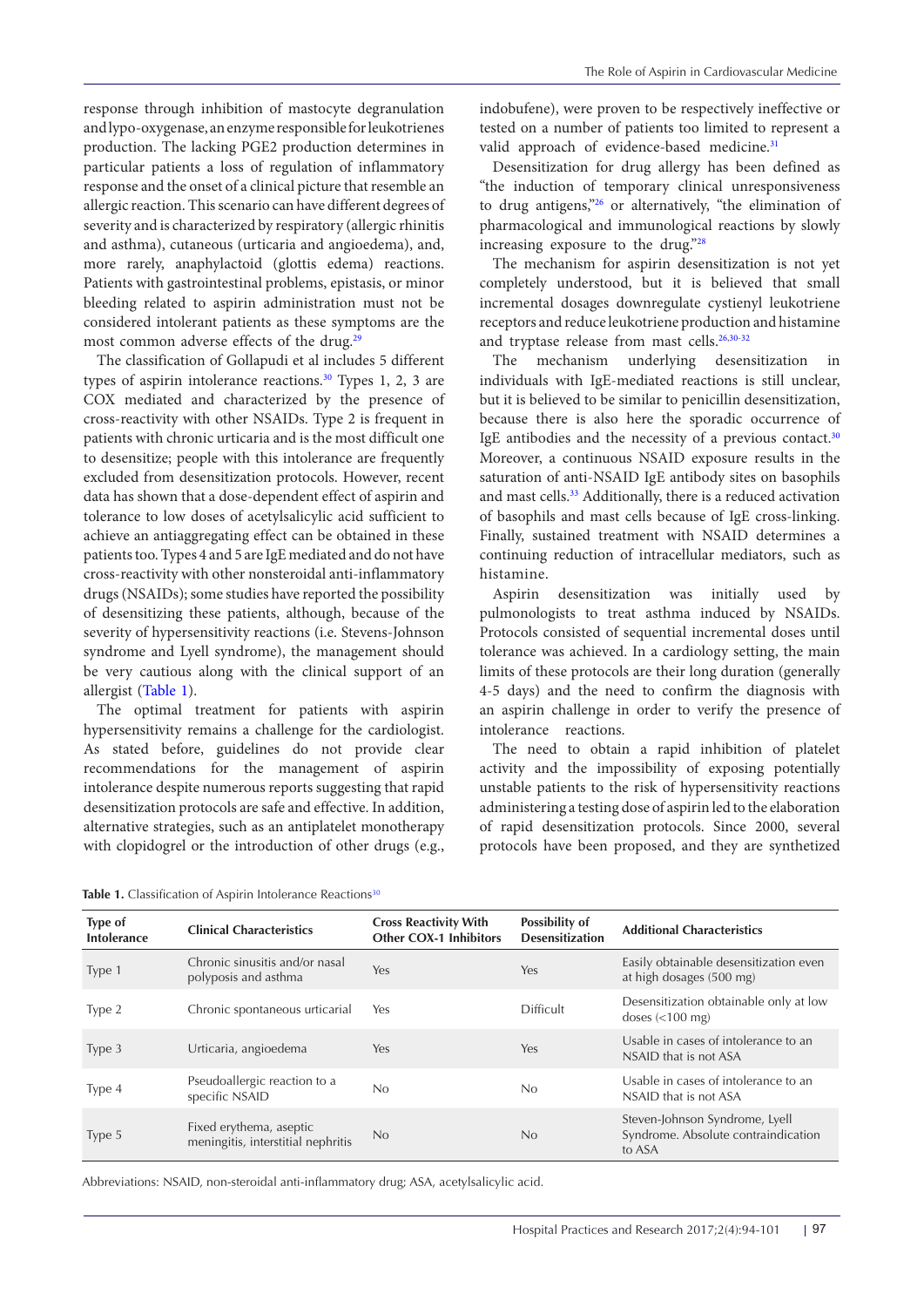in Table 2. The peculiarity of rapid desensitization is the possibility of achieving a tolerance to acetylsalicylic acid in 2 to 5 hours. $37$ 

A recent meta-analysis compared different protocols enlightening their high safety profile and efficacy; desensitization was also performed in ACS patients, who represented 55% of the population.<sup>[45](#page-7-4)</sup> This work compared the intravenous desensitization protocol to the oral protocol: desensitization was successful in almost all patients (98%, 95.9% and 95.8%, respectively). Incidence of urticaria, angioedema, and asthma during desensitization was less than 5% in all studies considered, and in most cases patients were desensitized restarting with the last tolerated dose before treatment interruption. More recent studies investigated the use of leukotriene inhibitors such as montelukast and antihistamines as a pretreatment, but the results were superimposable. There is little data analyzing aspirin hypersensitivity in STEMI patients, but some case series showed the possibility of undergoing PCI with a P2Y12 inhibitor and a GP IIb/IIIa receptor inhibitor, desensitizing the patient 24 hours after the procedure. Once the desensitization protocol is completed, it is important to keep on assuming aspirin and not to interrupt it for more than 5 days in a row; otherwise, the upregulation of leukotriene receptors will make another desensitization procedure necessary ([Table 2](#page-4-0))[.25](#page-6-20)

The ADAPTED Registry was the largest study exploring the systematic use of ASA desensitization in a large cohort of patients with CAD, both acute and stable, undergoing invasive evaluation with the intent to undergo PCI. A total of 330 patients were enrolled, including high coronary risk patients, such as patients with STEMI, and those who had a history of severe anaphylactic reactions, such as anaphylactic shock. Results showed that a 6-step oral protocol carried out over 5.5 hours was safe, as no severe

<span id="page-4-0"></span>**Table 2.** Aspirin Desensitization Protocols

hypersensitivity reaction occurred, and effective in a wide cohort of non-selected patients with a success rate of 95.4%.[46](#page-7-5)

Focusing on other drug interactions, there could be an increased sensitivity to allergens associated with therapy with beta-blockers, which could culminate in a dangerous hypersensitivity reaction.[47](#page-7-6)[-49](#page-7-7) In addition, beta-blockers may cause a reduction in the adrenaline effect, which represents a fundamental drug in the treatment of serious hypersensitivity responses.<sup>47,50</sup> It is thus advisable to suspend beta-blockers 24 hours before aspirin desensitization, although individuals who experience symptoms of coronary disease need to be evaluated singularly.<sup>[50](#page-7-8)</sup>

ACE inhibitor treatment in individuals with a history of angioedema unrelated to this drug could expose them to a higher possibility of angioedema while assuming an ACE inhibitor; therefore, in patients with hereditary or idiopathic angioedema, therapy with ACE inhibitors should be assessed cautiously or avoided.<sup>47,51</sup> Treatment with ACE inhibitors while the desensitization procedure was performed caused persistent systemic responses; in these patients, there was no reaction when ACE inhibitors were momentarily stopped, but symptoms returned in cases of unintentional re-exposure. On the basis of this data, it may be advisable to discontinue ACE inhibitors before desensitization procedures to avoid systemic responses; in this setting, angiotensin receptor blockers may represent a valid substitute.

## **5. Recommendations for the Future**

The future of aspirin in ACS appears to be guaranteed by the huge amount of data in its favor.<sup>52</sup> In addition to the protective cardiovascular effect, there is consistent data supporting the idea of aspirin involvement in terms of mortality, incidence of the main solid tumors (colorectal

| Protocol                                | Dose (mg)                                     | Duration (h)   | <b>Other Drugs Administered</b>                   |  |  |  |  |
|-----------------------------------------|-----------------------------------------------|----------------|---------------------------------------------------|--|--|--|--|
| <b>Intravenous</b>                      |                                               |                |                                                   |  |  |  |  |
| De Luca, 2013 <sup>34</sup>             | 1, 2, 4, 8, 16, 32, 64, 128, 250              | 4.5            | No                                                |  |  |  |  |
| Oral, Less Than 6 Steps                 |                                               |                |                                                   |  |  |  |  |
| Cortellini, low risk 2012 <sup>35</sup> | 10, 15, 25, 20, 50                            | 3              | No                                                |  |  |  |  |
| Lee, $2013^{36}$                        | 5, 10, 20, 40, 80                             | 3              | No                                                |  |  |  |  |
| Rossini, 2008 <sup>37</sup>             | 1, 15, 10, 20, 40, 100                        | 5.5            | No                                                |  |  |  |  |
| Silberman, 2004 <sup>38</sup>           | 5, 10, 20, 40, 75                             | 2.5            | No                                                |  |  |  |  |
| Veas, 2013 <sup>39</sup>                | 1, 5, 10, 20, 40, 100                         |                |                                                   |  |  |  |  |
| Oral, More Than 6 Steps                 |                                               |                |                                                   |  |  |  |  |
| Christou, 2011 <sup>40</sup>            | 0.1, 0.3, 10, 30, 40, 81, 162, 325            | 3.5            | No                                                |  |  |  |  |
| Cortellini, low risk 2012 <sup>35</sup> | 0, 1, 1, 1, 5, 2, 3, 4, 5, 10, 15, 25, 35, 50 | 3.5            | No                                                |  |  |  |  |
| Dalmau, 2009 <sup>41</sup>              | 0.1, 0.2, 1, 3, 10, 25, 50, 100               | 2.5            | No                                                |  |  |  |  |
| Wong, 1999 <sup>42</sup>                | 0.1, 0.3, 1, 3, 10, 20, 40, 81, 162, 325      | 3.5            | Antihistamine                                     |  |  |  |  |
| McMullan, 201343                        | 1, 10, 20, 40, 80, 160, 325                   | $\overline{2}$ | No                                                |  |  |  |  |
| Cordoba-Soriano, 2015 <sup>44</sup>     | 0.1, 0.3, 1, 3, 10, 25, 50, 100               | 1.75           | Antihistamine, corticosteroid, or antileukotriene |  |  |  |  |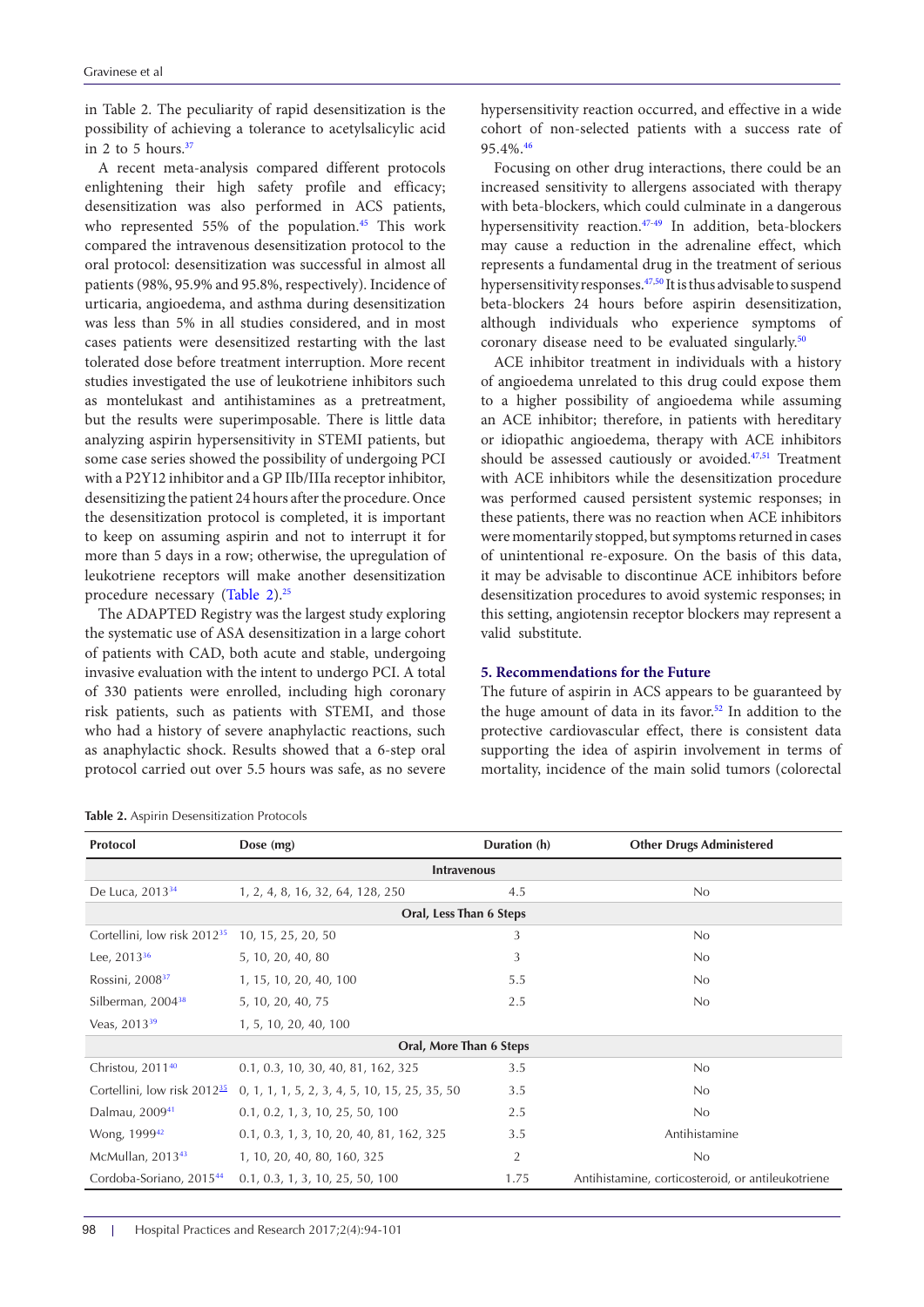cancer), and metastatic dissemination. These results are considered in the 2016 US Preventive Services Task Force (USPSTF) guidelines.<sup>53-[57](#page-7-22)</sup>

The WOEST randomized trial recently compared a double therapy with clopidogrel and warfarin vs. a triple therapy with aspirin, clopidogrel, and warfarin in patients undergoing coronary angioplasty. The trial revealed a smaller incidence of bleeds in the double therapy group compared to the triple therapy one, without an increase in secondary endpoints, i.e. death, myocardial infarction, revascularization, stroke, or stent thrombosis. This work was criticized because of the scant sample size (573 patients), the high incidence of minor bleeds (partly due to inadequate gastroprotective therapy), the absence of an aspirin-warfarin group, and a statistical power sufficient to elucidate significant differences in thrombosis.<sup>[57](#page-7-22)</sup> Despite these limits, the latest ESC NSTEMI guidelines recommend, after 6 months of triple therapy, 1-year monotherapy with an antiplatelet agent associated with an anticoagulant in patients undergoing PCI with low bleeding risk. The antiplatelet agent to be used is chosen by cardiologists and may not include aspirin. After one year, patients continue the treatment with the anticoagulant alone. In patients at high risk of bleeding with HAS-BLED ≥3, triple therapy is only recommended for 30 days and can be substituted with a double therapy consisting of clopidogrel/ASA and warfarin (class of recommendation: IIb).<sup>[58](#page-7-23),[59](#page-7-24)</sup>

Thanks to a widely-documented efficacy and an optimal cost/benefit relationship, in the absence of contraindications, chronic and limitless ASA therapy for secondary prevention of ischemic events continues to be recommended by the latest European guidelines (class I, level A). The search for alternatives to aspirin in this setting is currently a vivid investigation topic. A well-known CAPRIE trial which compared aspirin and clopidogrel revealed a slight superiority with the latter, driven by its effect on arterial disease; concerning post infarction and post stroke, the comparison showed an absolute similarity between the two drugs.<sup>[60](#page-7-25)</sup>

A recent work that recruited more than 3000 patients investigated the maintenance of clopidogrel after the twelfth month of dual antiplatelet therapy (DAPT) instead of aspirin. After a 3-year follow-up, results demonstrated that the group treated with clopidogrel had a reduction in cardiovascular death, myocardial infarction, and stroke without an increase in major bleeds.

The study GLOBAL LEADERS: A Clinical Study Comparing Two Forms of Anti-platelet Therapy After Stent Implantation (NCT01813435), currently ongoing, is exploring a strategy of early interruption of DAPT with aspirin and ticagrelor vs. standard therapy; the group that interrupts DAPT earlier is treated with ticagrelor monotherapy for 23 months. This work will provide further information about the possibility for ticagrelor to challenge aspirin's throne in long-term cardiovascular prevention or will confirm a similarity in preventive effects, as The Acute

## Review Highlights

## **What Is Already Known?**

Aspirin is an irreversible and non-selective inhibitor of cyclo-oxygenase and represents the cornerstone of anti-aggregating therapy. Several studies have proven its efficacy in reducing platelet activity and its irreplaceability in DAPT.

## **What This Study Adds?**

Rapid desensitization protocols have proven to be safe and effective in the vast majority of cases, and they should be included in the management of cardiology patients. Further studies are needed to assess whether aspirin is always necessary or new antiplatelet agents can be substituted for it.

Stroke or Transient Ischaemic Attack Treated with Aspirin or Ticagrelor and Patient Outcomes (SOCRATES) study<sup>[61](#page-7-26)</sup> already showed in the cerebrovascular area. Indeed, the SOCRATES trial was the first to compare ticagrelor and aspirin in a 90-day prevention of major cardiovascular events (stroke, myocardial infarction, death) in post stroke/TIA patients. Loading doses of 180 mg of ticagrelor and 300 mg of aspirin were followed by ticagrelor 90 mg bid and aspirin 100 mg. Ticagrelor showed no significant superiority in terms of preventive efficacy compared to aspirin, with increased bleeds and superimposable tolerability.

#### **6. Conclusion**

Aspirin is used in the secondary prevention of ACS. The most common dosages in Europe and America are 100 mg and 81 mg, respectively. Chewable and non-enteric coated aspirin should be preferred over solid tablets; intravenous administration represents a valid alternative, in particular in unconscious patients, shock, or recurrent emesis.

Aspirin hypersensitivity is an underestimated issue, but it must be taken into account because of its implications on clinical practice. Aspirin desensitization represents a safe and effective opportunity to benefit from this life-saving drug through the administration of incremental and sequential doses of aspirin.

Challenges between the cornerstone of cardiovascular prevention and new antiplatelet agents (ticagrelor primarily) are still ongoing; interesting therapeutic indications for the future will be arriving shortly. **Authors' Contributions**

All authors contributed equally to this research.

## **Conflict of Interest Disclosures**

None of the authors involved in the study have any conflicts of interest or disclosures related to the topic of the study.

## **Ethical Approval**

Not applicable.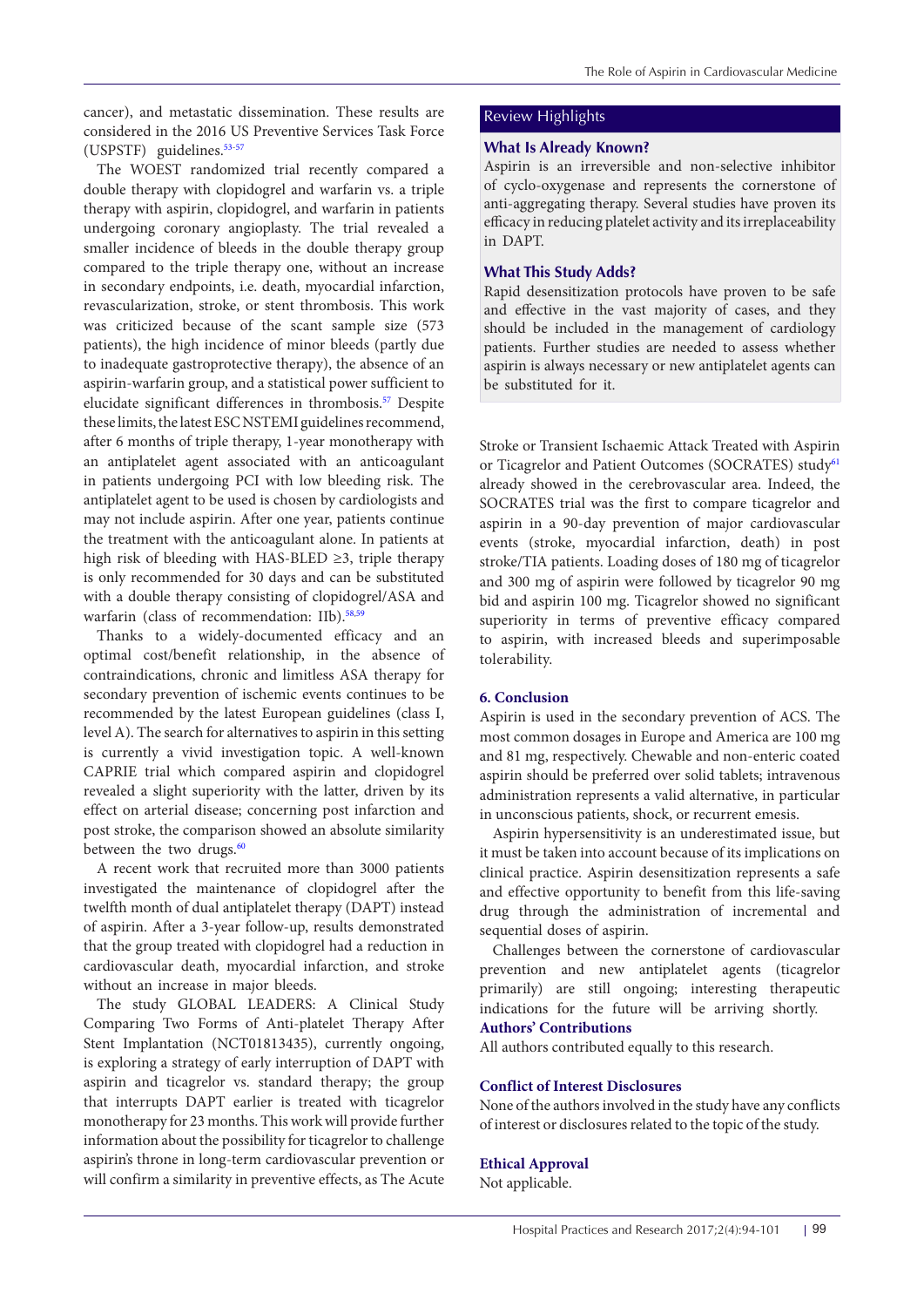#### **Acknowledgments**

The authors wish to thank Michael Andrews for his valuable contribution to the English revision.

#### **References**

- <span id="page-6-0"></span>1. Vane JR, Botting RM. The mechanism of action of aspirin. Thromb Res. 2003;110(5-6):255-258. doi:[10.1016/S0049-](https://doi.org/10.1016/S0049-3848(03)00379-7) [3848\(03\)00379-7](https://doi.org/10.1016/S0049-3848(03)00379-7).
- <span id="page-6-1"></span>2. Vane JR, Botting RM. Aspirin and Other Salicylates. London: Chapman & Hall Medical; 1992.
- 3. Gilroy DW. The role of aspirin-triggered lipoxins in the mechanism of action of aspirin. Prostaglandins Leukot Essent Fatty Acids. 2005;73(3-4):203-10. doi:[10.1016/j.](http://dx.doi.org/10.1016/j.plefa.2005.05.007) [plefa.2005.05.007.](http://dx.doi.org/10.1016/j.plefa.2005.05.007)
- <span id="page-6-2"></span>4. Katzung BG. Basic & Clinical Pharmacology. 10th ed. New York: McGraw-Hill Professional; 2006.
- <span id="page-6-3"></span>5. Baigent C, Collins R, Appleby P, Parish S, Sleight P, Peto R. ISIS-2: 10 year survival among patients with suspected acute myocardial infarction in randomised comparison of intravenous streptokinase, oral aspirin, both, or neither. The ISIS-2 (Second International Study of Infarct Survival) Collaborative Group. BMJ. 1998;316(7141):1337-1343. doi[:10.1136/](https://doi.org/10.1136/bmj.316.7141.1337) [bmj.316.7141.1337.](https://doi.org/10.1136/bmj.316.7141.1337)
- <span id="page-6-4"></span>6. Mehta SR, Tanguay JF, Eikelboom JW, et al. Double-dose versus standard-dose clopidogrel and high-dose versus lowdose aspirin in individuals undergoing percutaneous coronary intervention for acute coronary syndromes (CURRENT-OASIS 7): a randomised factorial trial. Lancet. 2010;376(9748):1233- 1243. doi[:10.1016/s0140-6736\(10\)61088-4](http://dx.doi.org/10.1016/s0140-6736(10)61088-4).
- <span id="page-6-5"></span>7. Collaborative overview of randomised trials of antiplatelet therapy--I: Prevention of death, myocardial infarction, and stroke by prolonged antiplatelet therapy in various categories of patients. Antiplatelet Trialists' Collaboration. BMJ. 1994;308(6921):81-106. doi:[10.1136/bmj.308.6921.81](https://doi.org/10.1136/bmj.308.6921.81).
- <span id="page-6-6"></span>8. Dalen JE. Aspirin to prevent heart attack and stroke: what's the right dose? Am J Med. 2006;119(3):198-202. doi:[10.1016/j.](http://dx.doi.org/10.1016/j.amjmed.2005.11.013) [amjmed.2005.11.013](http://dx.doi.org/10.1016/j.amjmed.2005.11.013).
- <span id="page-6-7"></span>DiNicolantonio JJ, Norgard NB, Meier P, et al. Optimal aspirin dose in acute coronary syndromes: an emerging consensus. Future Cardiol. 2014;10(2):291-300. doi:[10.2217/fca.14.7](http://dx.doi.org/10.2217/fca.14.7).
- <span id="page-6-8"></span>10. Windecker S, Kolh P, Alfonso F, et al. 2014 ESC/EACTS Guidelines on myocardial revascularization: The Task Force on Myocardial Revascularization of the European Society of Cardiology (ESC) and the European Association for Cardio-Thoracic Surgery (EACTS) Developed with the special contribution of the European Association of Percutaneous Cardiovascular Interventions (EAPCI). Eur Heart J. 2014;35(37):2541-2619. doi:[10.1093/eurheartj/ehu278.](http://dx.doi.org/10.1093/eurheartj/ehu278)
- <span id="page-6-9"></span>11. Levine GN, Bates ER, Blankenship JC, et al. 2011 ACCF/AHA/ SCAI Guideline for Percutaneous Coronary Intervention. A report of the American College of Cardiology Foundation/ American Heart Association Task Force on Practice Guidelines and the Society for Cardiovascular Angiography and Interventions. J Am Coll Cardiol. 2011;58(24):e44-e122. doi[:10.1016/j.jacc.2011.08.007.](http://dx.doi.org/10.1016/j.jacc.2011.08.007)
- <span id="page-6-10"></span>12. Bem D, Dretzke J, Stevens S, et al. Investigating the effectiveness of different aspirin dosing regimens and the timing of aspirin intake in primary and secondary prevention of cardiovascular disease: protocol for a systematic review. Syst Rev. 2015;4:88. doi[:10.1186/s13643-015-0078-3](http://dx.doi.org/10.1186/s13643-015-0078-3).
- <span id="page-6-11"></span>13. Biondi-Zoccai G, Lotrionte M, Agostoni P, et al. Adjusted indirect comparison meta-analysis of prasugrel versus ticagrelor for patients with acute coronary syndromes. Int J Cardiol. 2011;150(3):325-331. doi:[10.1016/j.ijcard.2010.08.035.](http://dx.doi.org/10.1016/j.ijcard.2010.08.035)
- 14. D'Ascenzo F, Barbero U, Bisi M, et al. The prognostic impact of high on-treatment platelet reactivity with aspirin or ADP receptor

antagonists: systematic review and meta-analysis. Biomed Res Int. 2014;2014:610296. doi[:10.1155/2014/610296](http://dx.doi.org/10.1155/2014/610296).

- 15. D'Ascenzo F, Taha S, Moretti C, et al. Meta-analysis of randomized controlled trials and adjusted observational results of use of clopidogrel, aspirin, and oral anticoagulants in patients undergoing percutaneous coronary intervention. Am J Cardiol. 2015;115(9):1185-1193. doi:[10.1016/j.amjcard.2015.02.003](http://dx.doi.org/10.1016/j.amjcard.2015.02.003).
- 16. Bollati M, Gaita F, Anselmino M. Antiplatelet combinations for prevention of atherothrombotic events. Vasc Health Risk Manag. 2011;7:23-30. doi:[10.2147/vhrm.s12271](http://dx.doi.org/10.2147/vhrm.s12271).
- <span id="page-6-12"></span>17. D'Ascenzo F, Colombo F, Barbero U, et al. Discontinuation of dual antiplatelet therapy over 12 months after acute coronary syndromes increases risk for adverse events in patients treated with percutaneous coronary intervention: systematic review and meta-analysis. J Interv Cardiol. 2014;27(3):233-241. doi:[10.1111/joic.12107](http://dx.doi.org/10.1111/joic.12107).
- <span id="page-6-13"></span>18. Grosser T, Fries S, Lawson JA, Kapoor SC, Grant GR, FitzGerald GA. Drug resistance and pseudoresistance: an unintended consequence of enteric coating aspirin. Circulation. 2013;127(3):377-385. doi[:10.1161/circulationaha.112.117283](http://dx.doi.org/10.1161/circulationaha.112.117283).
- <span id="page-6-14"></span>19. Endo H, Sakai E, Higurashi T, et al. Differences in the severity of small bowel mucosal injury based on the type of aspirin as evaluated by capsule endoscopy. Dig Liver Dis. 2012;44(10):833-838. doi:[10.1016/j.dld.2012.05.016](http://dx.doi.org/10.1016/j.dld.2012.05.016).
- <span id="page-6-15"></span>20. Hobl EL, Schmid RW, Stimpfl T, Ebner J, Jilma B. Absorption kinetics of low-dose chewable aspirin--implications for acute coronary syndromes. Eur J Clin Invest. 2015;45(1):13-17. doi:[10.1111/eci.12373.](http://dx.doi.org/10.1111/eci.12373)
- <span id="page-6-16"></span>21. Nordt SP, Clark RF, Castillo EM, Guss DA. Comparison of three aspirin formulations in human volunteers. West J Emerg Med. 2011;12(4):381-385. doi:[10.5811/westjem.2011.4.2222.](http://dx.doi.org/10.5811/westjem.2011.4.2222)
- <span id="page-6-17"></span>22. Vivas D, Martin A, Bernardo E, et al. Impact of intravenous lysine acetylsalicylate versus oral aspirin on prasugrel-inhibited platelets: results of a prospective, randomized, crossover study (the ECCLIPSE Trial). Circ Cardiovasc Interv. 2015;8(5). doi:[10.1161/circinterventions.114.002281](http://dx.doi.org/10.1161/circinterventions.114.002281).
- <span id="page-6-18"></span>23. Ganjehei L, Becker RC. Aspirin dosing in cardiovascular disease prevention and management: an update. J Thromb Thrombolysis. 2015;40(4):499-511. doi[:10.1007/s11239-015-](http://dx.doi.org/10.1007/s11239-015-1267-6) [1267-6.](http://dx.doi.org/10.1007/s11239-015-1267-6)
- <span id="page-6-19"></span>24. National Institute for Health and Clinical Excellence. Clopidogrel and modified release dipyridamole in the prevention of occlusive vascular events. Published 2005.
- <span id="page-6-20"></span>25. Bianco M, Bernardi A, D'Ascenzo F, et al. Efficacy and safety of available protocols for aspirin hypersensitivity for patients undergoing percutaneous coronary intervention: a survey and systematic review. Circ Cardiovasc Interv. 2016;9(1):e002896. doi:[10.1161/circinterventions.115.002896](http://dx.doi.org/10.1161/circinterventions.115.002896).
- <span id="page-6-21"></span>26. Castells M. Desensitization for drug allergy. Curr Opin Allergy Clin Immunol. 2006;6(6):476-481. doi[:10.1097/](http://dx.doi.org/10.1097/ACI.0b013e3280108716) [ACI.0b013e3280108716](http://dx.doi.org/10.1097/ACI.0b013e3280108716).
- <span id="page-6-22"></span>27. Lambrakis P, Rushworth GF, Adamson J, Leslie SJ. Aspirin hypersensitivity and desensitization protocols: implications for cardiac patients. Ther Adv Drug Saf. 2011;2(6):263-270. doi[:10.1177/2042098611422558.](http://dx.doi.org/10.1177/2042098611422558)
- <span id="page-6-23"></span>28. Silberman S, Neukirch-Stoop C, Steg PG. Rapid desensitization procedure for patients with aspirin hypersensitivity undergoing coronary stenting. Am J Cardiol. 2005;95(4):509-510. doi:[10.1016/j.amjcard.2004.10.022](http://dx.doi.org/10.1016/j.amjcard.2004.10.022).
- <span id="page-6-24"></span>29. Jenneck C, Juergens U, Buecheler M, Novak N. Pathogenesis, diagnosis, and treatment of aspirin intolerance. Ann Allergy Asthma Immunol. 2007;99(1):13-21. doi:[10.1016/s1081-](http://dx.doi.org/10.1016/s1081-1206(10)60615-1) [1206\(10\)60615-1.](http://dx.doi.org/10.1016/s1081-1206(10)60615-1)
- <span id="page-6-25"></span>30. Gollapudi RR, Teirstein PS, Stevenson DD, Simon RA. Aspirin sensitivity: implications for patients with coronary artery disease. JAMA. 2004;292(24):3017-3023. doi[:10.1001/](http://dx.doi.org/10.1001/jama.292.24.3017) [jama.292.24.3017](http://dx.doi.org/10.1001/jama.292.24.3017).